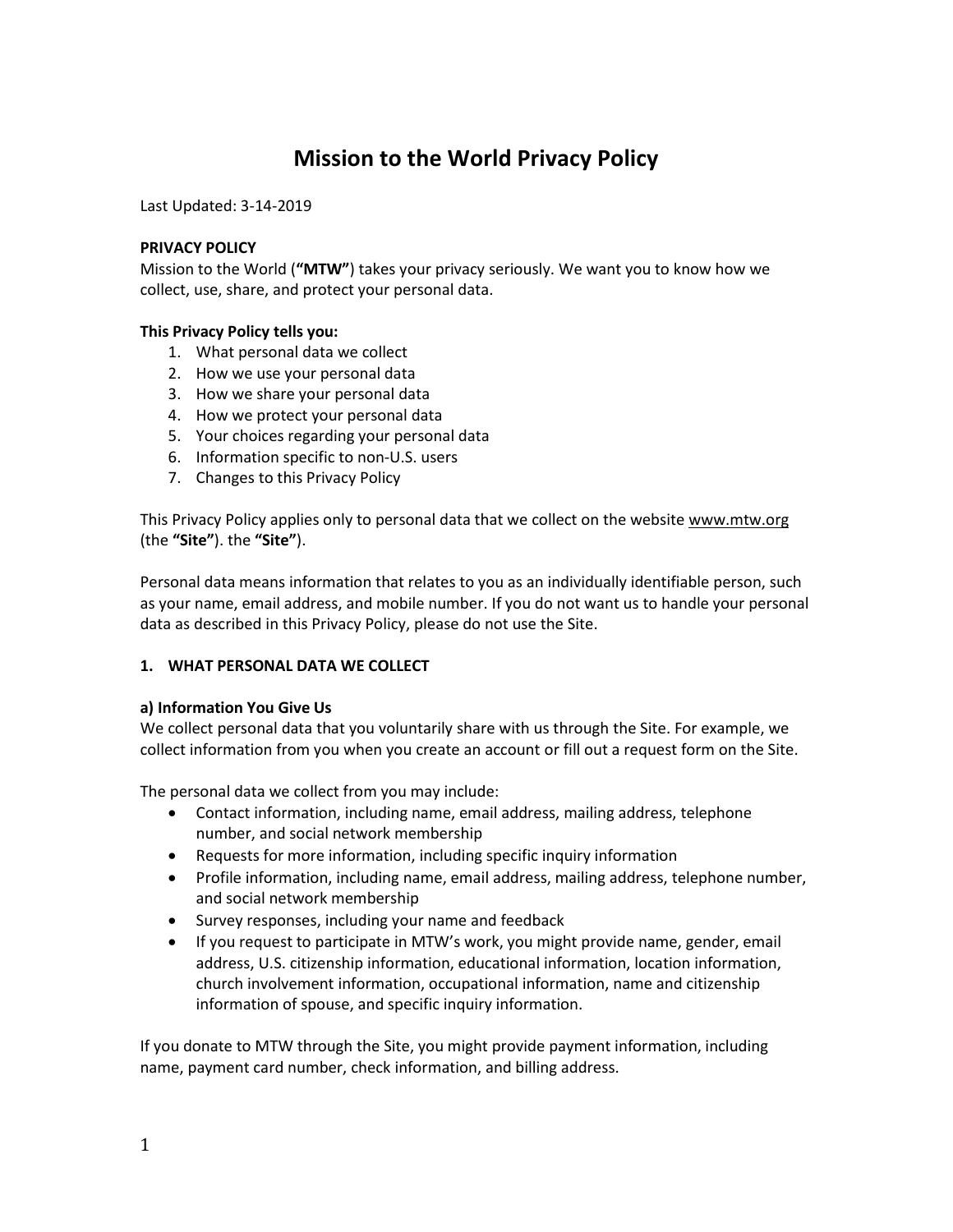Please note: if you provide payment card information to the Site (e.g., credit or debit card information), MTW never stores the payment card number. The Site passes the card number via Transport Layer Security (TLS) encryption to a payment processing service in exchange for a token. Only the token that is received in the exchange is stored

#### **b) Information We Collect Through Technology on the Site**

We collect information through technology to enhance our ability to serve you. When you access and use the Site, MTW and, in some cases, our third-party service providers, collect information about how you interact with the Site. We describe below methods we use to collect information through technology.

#### **IP Address**

When you visit the Site, we may collect your device identifier, browser information, and internet protocol (IP) address. An IP address is often associated with the portal you used to enter the Internet, like your Internet service provider (ISP), company, association, or university. While an IP address may reveal your ISP or geographic area, we cannot determine your identity solely based upon your IP address. We do not link your personal data to device identifier information, browser information, and IP addresses. Where, according to local law, IP addresses and the like are considered personal data, then we treat them as such.

# **Do We Use Cookies?**

Yes. Cookies are small files that the Site or our service provider transfers to your computer's hard drive through your Web browser that enables the Site's or service provider's systems to recognize your browser and capture and remember certain information. We use cookies to help us understand how users use the Site. For example, cookies gather information about how long you spend on a web page so that we can understand what web pages are of most interest to users.

If you prefer, you can choose to have your computer warn you each time a cookie is being sent, or you can choose to turn off cookies by adjusting your browser settings. If you turn off your cookies, some of the features on the Site may not function properly.

# **Analytics Service Providers**

We use cookies provided by analytics service providers to assist us in better understanding our Site visitors. These cookies collect data tied to a user's IP address, such as the length of time a user spends on a page, the pages a user visits, and the websites a user visits before and after visiting the Site. Based on this information, our analytics service providers compile aggregate data about Site traffic and Site interactions, which we use to offer better Site experiences and tools in the future. Our analytics service providers do not collect any personal data (other than IP address which may be considered personal data in some countries).

#### **Your 'Do Not Track' Browser Setting**

We do not support the Do Not Track (DNT) browser setting. DNT is a preference you can set in your browser's settings to let the websites you visit know that you do not want the websites collecting your personal data.

#### **c) Information Third Parties Provide About You**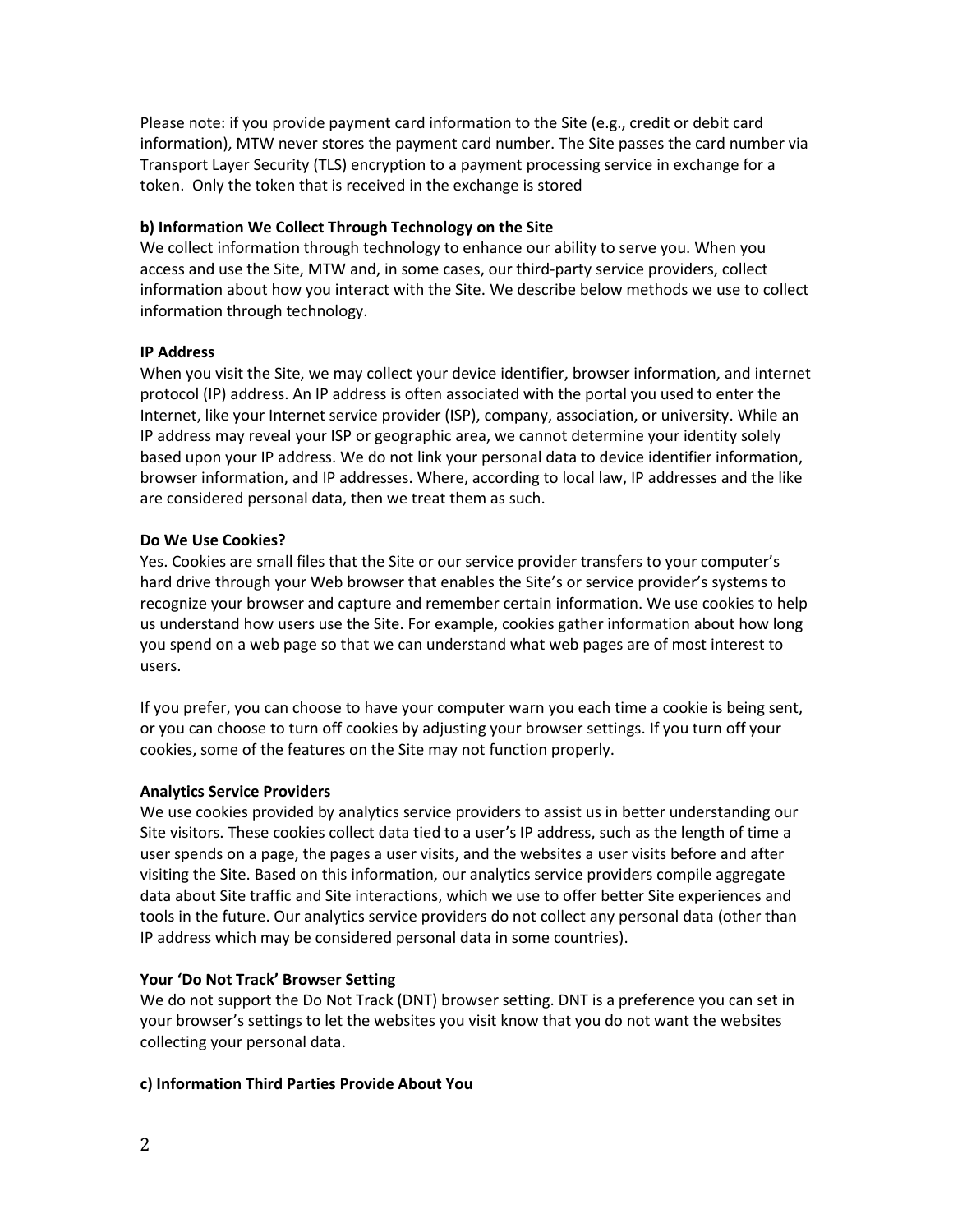We may supplement the information we collect about you through the Site with records received from third parties in order to enhance our ability to serve you, to tailor our content to you, and to offer you information that we believe may be of interest to you. For example, we use a service provider to provide us updated mailing addresses from the U.S Postal Service's National Change of Address database. As another example, our email communications service providers provide us information about whether recipients open our emails. We also partner with advertising networks, which inform us if you click on, or otherwise interact with, our advertisements on other websites.

# **d) Information You Provide to a Third Party**

The Site includes links from the Site to, and plug-ins (such as Twitter buttons) from, sites or applications operated by third parties (**"Third-Party Sites"**). MTW does not control any Third-Party Sites and is not responsible for any information they may collect. The information collection practices of a Third-Party Site are governed by its privacy policy. It is your choice to enter any Third-Party Site. We recommend that you read its privacy policy if you choose to do so.

# **e) Information You Provide About Third Parties**

You may choose to provide us personal data about another individual. For example, if you apply to join MTW, you might provide us information about your spouse. This personal data will be handled by MTW in accordance with this Privacy Policy. You are responsible for the accuracy of such information and for ensuring that those individuals are aware of the nature of the personal data you have provided and the way in which it will be handled by MTW.

# **2. PURPOSES FOR WHICH WE USE THE PERSONAL DATA WE COLLECT**

We use the information we collect to serve you and improve your experience on the Site. Some examples include:

- Allowing users to create an account with MTW
- Responding to requests to get involved with MTW
- Allowing users to donate to missionaries and projects
- Communicating with users
- Promoting MTW's work
- Encouraging donations and service work with MTW
- Responding to questions and feedback
- Continuously evaluating and improving the online user experience
- Network and information security
- Fraud prevention
- Reporting suspected criminal acts
- Compliance with the law or to protect the rights, property, or safety of MTW, our users, or others

# **Data Retention**

We retain your personal data as long as needed, unless you request otherwise using the procedure outlined below.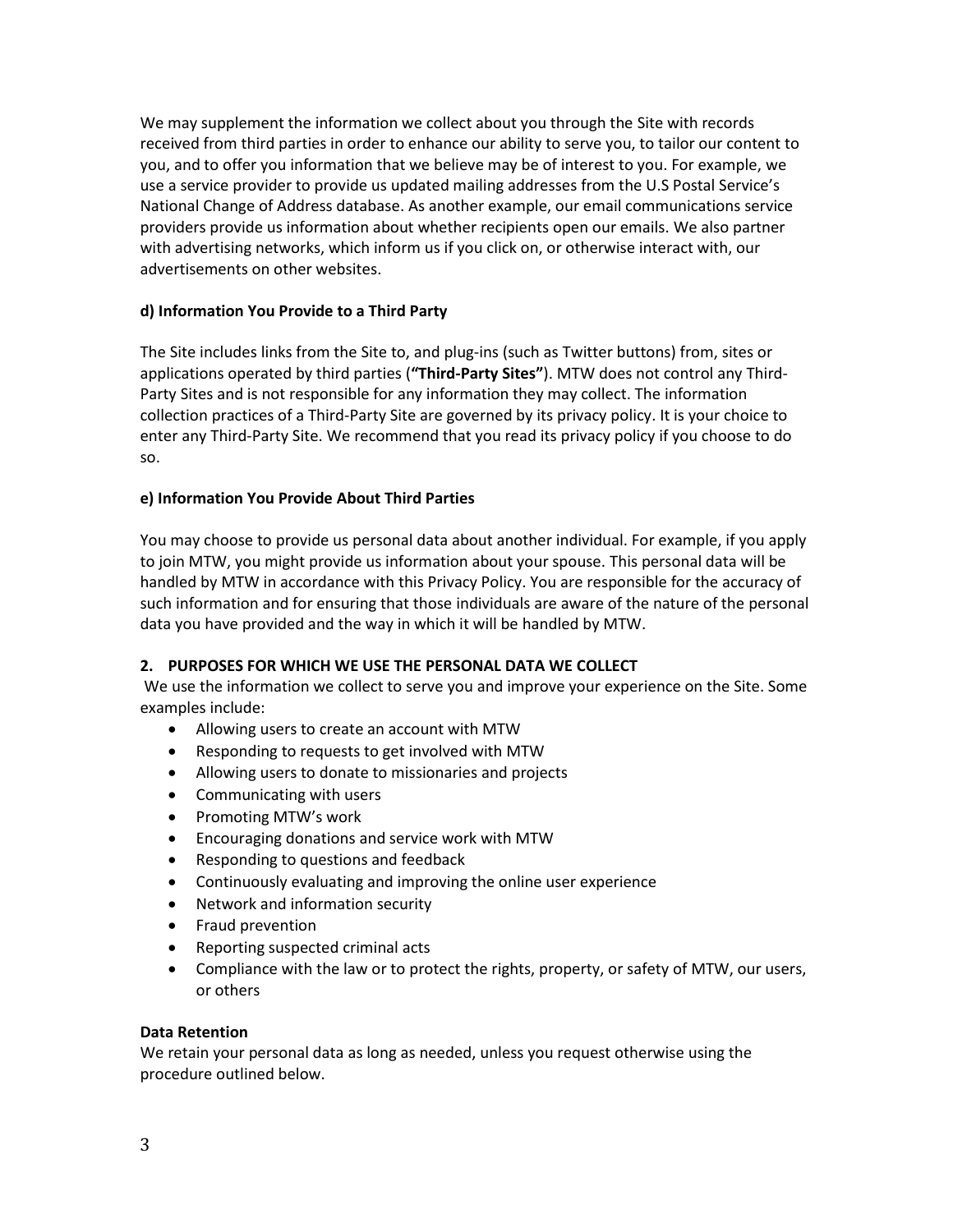# **3. HOW WE SHARE THE PERSONAL DATA WE COLLECT**

We do not sell or rent your personal data to third parties. The following are some of the ways we share your personal data:

- **Third-Party Service Providers:** We will share your personal data with third-party service providers under contract with MTW to help us provide services to you. The following are some examples of the types of third-party service providers with which we share your personal data and our purpose for doing so:
	- o **Data Analytics:** We retain third-party service providers to help us perform data analytics regarding your interactions with the Site. For example, Google Analytics may track what pages users visit on the Site and how long they stay there to determine how users use the Site.
	- o **Email Communications Provider**: Third-party service providers assist us in sending email communications to website users and in tracking their responses.
	- o **Website Developer**: In the course of improving and developing the Site, the website developer may handle personal information collected through the Site.
	- o **Donor Relations Database**: The database in which we manage donor and volunteer information, some of which is collected through the Site, is also hosted by a service provider.
	- o **Third-party Processors:** Through the Site, you transmit your payment information to a third-party payment processor.
	- o **Website Hosting**: A third-party service provider hosts our website.
	- o **Legal Advice:** We may disclose your personal data to an attorney in the process of obtaining legal advice.

We require these third-party service providers to provide safeguards for your personal data similar to the ones that we provide.

- **Missionaries**: If you donate to a specific missionary, the missionary receives your donor information: for example, your name and the amount you donated. If you wish to remain anonymous to the missionary, you may indicate that on each gift before you submit your donation for payment processing.
- **MTW Affiliates:** We have close affiliates run by MTW employees, which are also nonprofits and with whom we may disclose your personal data.
- **Required Disclosures**: We may be required to share personal data in a court proceeding, in response to a court order, subpoena, civil discovery request, other legal process, or as otherwise required by law.
- **Legal Compliance and Protections**: We may disclose account and other personal data when we believe disclosure is necessary to comply with the law or to protect the rights, property, or safety of MTW, our users, or others. This includes exchanging personal data with other companies and organizations for fraud protection and credit risk reduction.

# **CHILDREN'S ONLINE PRIVACY PROTECTION ACT COMPLIANCE**

We do not collect any information from anyone under 13 years of age. The Site, products, and services are all directed to people who are at least 13 years old or older. If you are under the age of 13, you are not authorized to use the Site.

# **4. HOW WE PROTECT THE PERSONAL DATA WE COLLECT**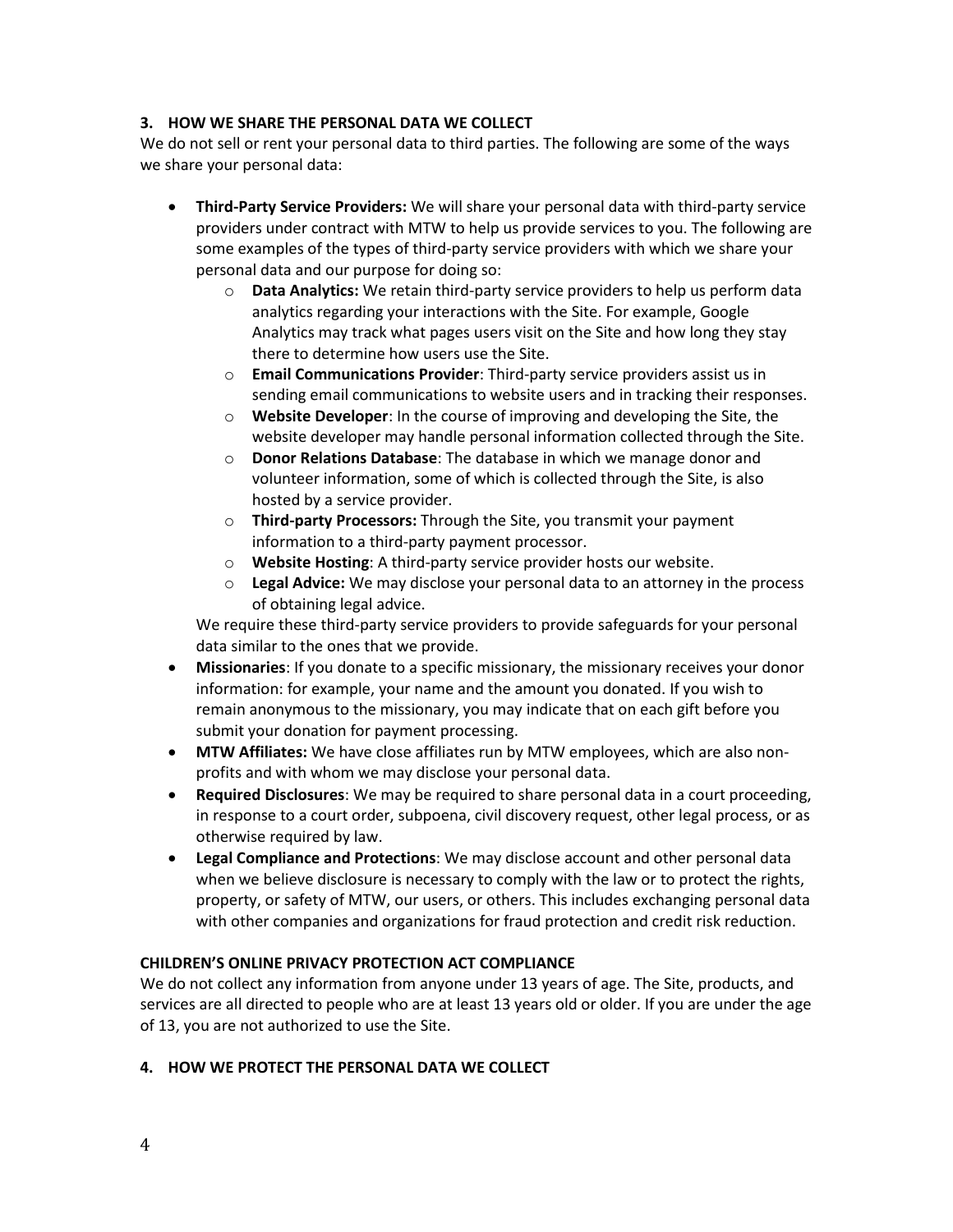The security and confidentiality of your personal data is important to us. We have technical, administrative, and physical security measures in place to protect your personal data from unauthorized access or disclosure and improper use.

For example, we use Transport Security Layer (TSL) encryption to protect the data collection forms on our Site. In addition, we restrict access to your personal data. Only employees who need the personal data to perform a specific job (for example, a candidate specialist) are granted access to personal data. Employees with access to personal data are kept up-to-date on our security and privacy practices.

It is important for you to protect against unauthorized access to your password and to your computer. Be sure to close your browser after you have completed your visit to the Site.

Please note that despite our reasonable efforts, no security measure is ever perfect or impenetrable, so we cannot guarantee the security of your personal data.

# **5. YOUR CHOICES REGARDING YOUR PERSONAL DATA**

You may contact [privacy@mtw.org](mailto:privacy@mtw.org) to access, update, correct, and delete your personal data.

# **HAVE QUESTIONS**

If you have any questions about this Privacy Policy, we'll do our best to answer them promptly. You can contact us via email at: [privacy@mtw.org;](mailto:privacy@mtw.org) or via mail at: Mission to the World, Attn: Privacy Policy, 1600 North Brown Rd., Lawrenceville, Georgia 30043, United States.

# **6. INFORMATION SPECIFIC TO NON-U.S. USERS**

# **a) All locations outside of the United States**

The personal data collected through the Site is downloaded to a server located in the United States and maintained by MTW's service provider. MTW is located at 1600 North Brown Rd., Lawrenceville, Georgia 30043 in the United States. MTW may use your personal data for the purposes described in the section above titled "Purposes for Which We Use the Personal Data We Collect" and may disclose it to third parties as described in the section above titled "How We Share the Personal Data We Collect."

MTW will comply with requests to exercise individual data rights in accordance with applicable law. You can contact privacy@mtw.org to request to exercise your data rights or do so through your account with MTW.

# **b) European Economic Area, United Kingdom, and Switzerland**

The information in this section, as well as the information in the section above titled "All locations outside of the United States," applies to users in the European Economic Area, the United Kingdom, and Switzerland (collectively, the "EEA").

Individuals in the EEA ("EEA Individuals") are not required by statute or by contract to provide any personal data to the Site. MTW sometimes uses EEA Individuals' personal data submitted through the Site for automated decision-making. For example, MTW may display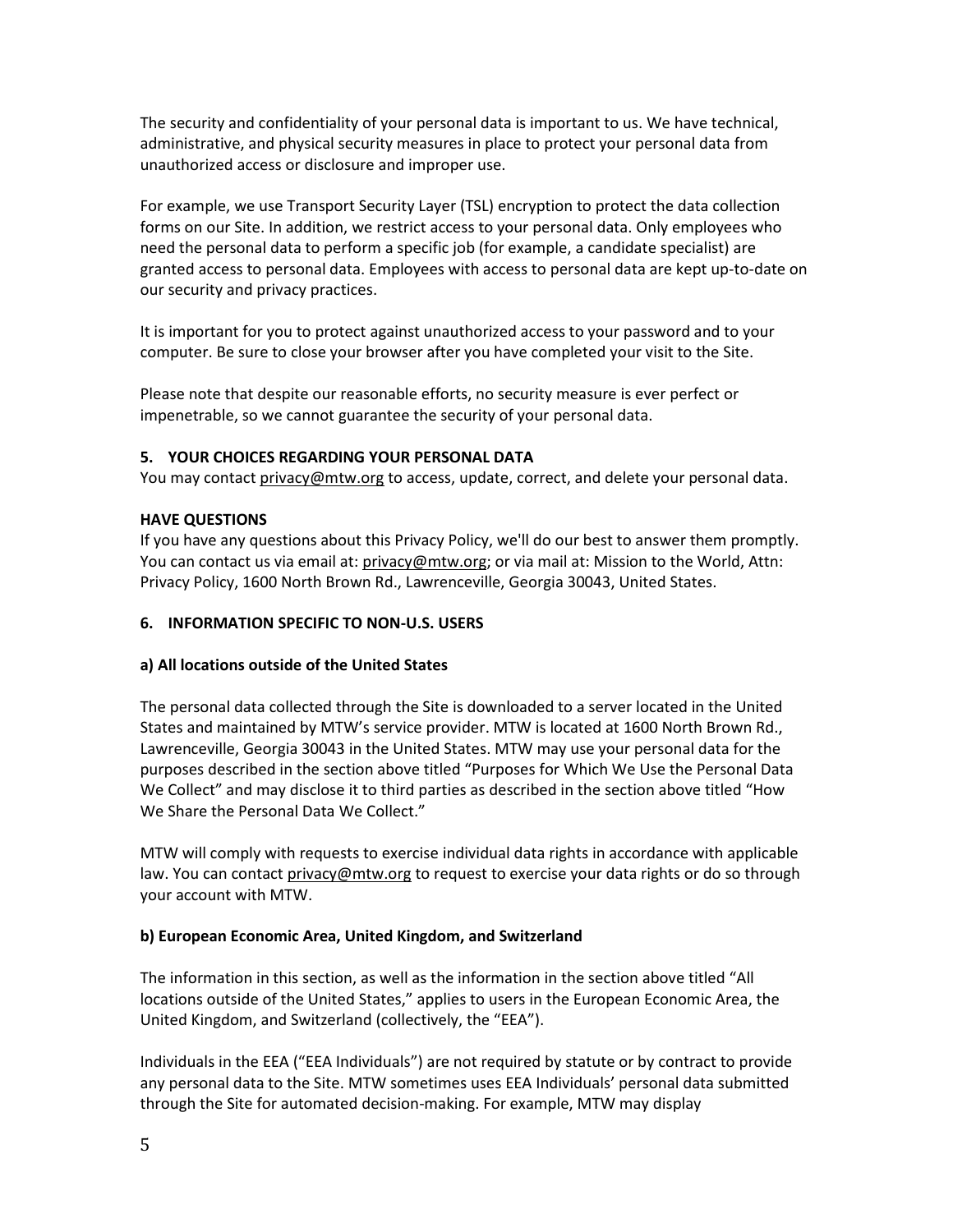advertisements and send emails to you containing content automatically chosen based on your actions on the Site. However, MTW will not use EEA Individuals' personal data submitted through the Site for automated decision-making, including profiling, which produces legal effects or similarly significantly affects the EEA Individual

# Cross-Border Data Transfers:

The personal data collected through the Site will be transferred to the United States. With the exception of missionaries, who serve in locations all over the world, the recipients of personal data collected through the Site (listed in Section 3 above) are located in the United States or in the European Economic Area. The European Commission has not issued a determination that the United States and many of the countries in which missionaries serve ensure an adequate level of protection for personal data.

# Legal Basis for Processing:

MTW processes your personal data with your consent and as required by law. In addition, MTW processes your personal data as necessary, for example, when processing your payments. MTW also processes personal data as necessary for its legitimate interests as follows:

- *Promotion and donation solicitation*: Unless you opt out as described below, we use your personal data regarding your use of the Site, as necessary to provide you information about MTW's work and to encourage donations.
- *Network and information security, fraud prevention, and reporting suspected criminal acts*: In the event of fraud, a security incident, or a suspected criminal act, we would examine personal data that appeared to be linked to the incident as necessary to determine what happened, remediate, report to the authorities, and prevent a recurrence.

# Right to Object to Processing for Direct Marketing or Legitimate Interests:

EEA Individuals have the right to object to the processing of their personal data for purposes of MTW's promotions or other legitimate interests by contacting MTW at [privacy@mtw.org.](mailto:privacy@mtw.org)

# Individual Rights:

EEA Individuals have the right to access their personal data collected by the Site and to request that MTW update, correct, or delete their personal data as provided by applicable law. EEA Individuals also have the right to object to, or restrict, MTW's processing of their personal data.

In addition, EEA Individuals have the right to data portability concerning their personal data. Subject to certain limitations, the right to data portability allows EEA Individuals to obtain from MTW, or to ask MTW to send to a third party, a digital copy of the personal data that they provided to the Site. EEA Individuals' right to access their personal data includes their right to receive a copy of all, or a portion of, their personal data in MTW's possession as long as MTW's providing the personal data would not adversely affect the rights and freedoms of others.

EEA Individuals can exercise these rights by contacting [privacy@mtw.org.](mailto:privacy@mtw.org) MTW will respond to such requests in accordance with applicable data protection law. If EEA Individuals believe that their personal data has been processed in violation of applicable data protection law, they have the right to lodge a complaint with the relevant data protection authority in the country where they reside, where they work, or where the alleged violation occurred.